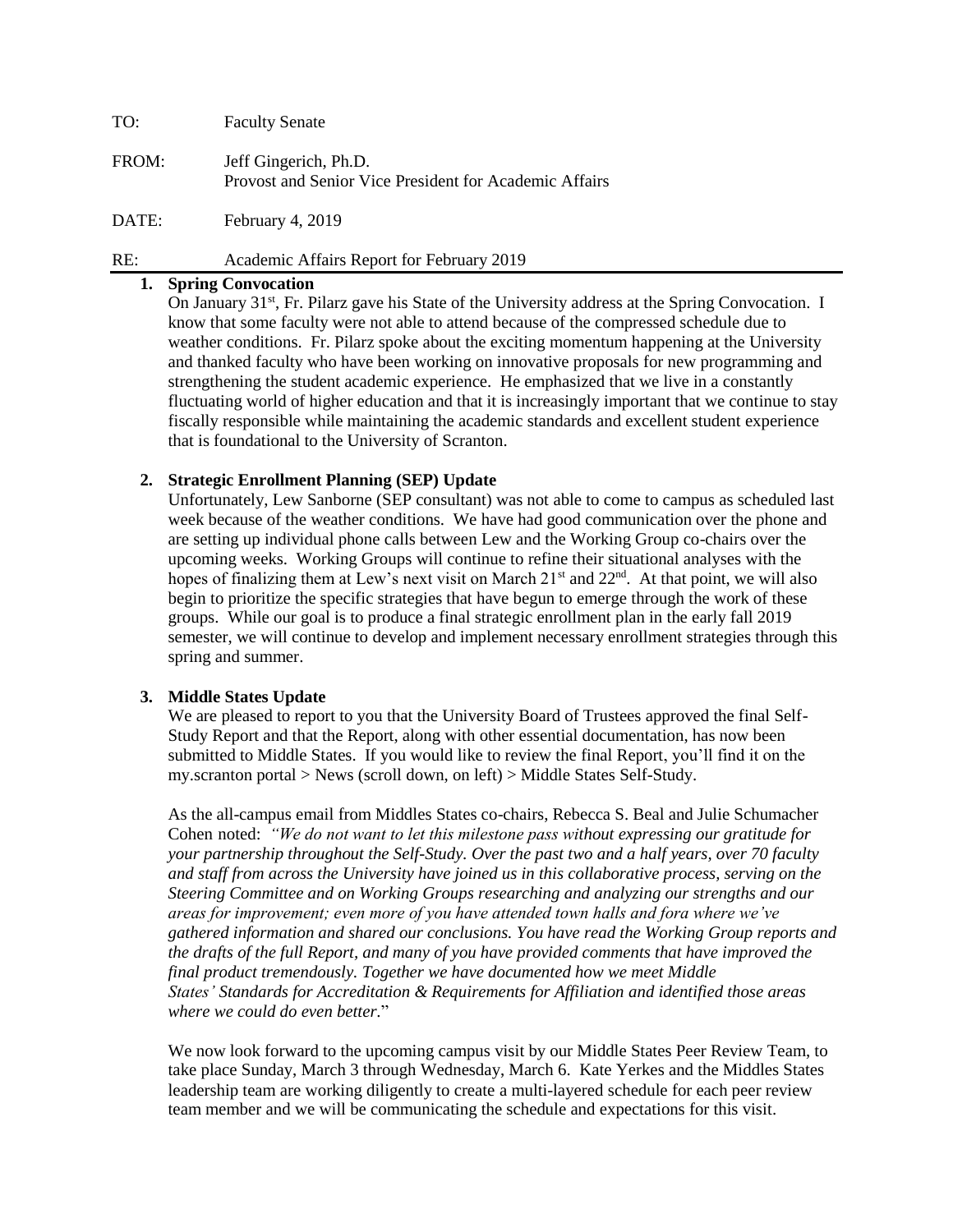### **4. Strategic Initiatives**

In December of 2016 the creation of a Strategic Initiatives Funding pool to support new, innovative projects that further the goals of our Strategic Plan was announced. During the first two years of funding 25 projects received support.

On January 24<sup>th</sup> a call for the third round of Strategic Initiatives proposals was sent to the campus community. Proposals must be submitted to the Office of Institutional Planning by March 15<sup>th</sup>.

## **5. Bookstore Update**

As requested in a motion from the Faculty Senate, I met with the director of the bookstore to request that the bookstore carry a supply of books sufficient to equip all students in each course based on actual enrollments. The director explained to me that only about 30% of students recently have purchased their books at the campus bookstore and that they have to pay a "return fee" when they over-order books. In general, they try to base their orders on the number of students in the class when it was previously taught and then order a percentage based on a number of factors, such as the availability of the book in other venues. I requested that he still increase the number of books that are ordered even if it is not for the entire class limit and explained the concerns from faculty that students are coming to class saying that the bookstore was out of their books.

We also discussed a variety of other alternatives for ensuring that students can purchase their books at the bookstore. The director agreed to increase communication to the faculty through email communication so that faculty understand the option for submitting book orders online and will know when the paper book orders have been sent to the department secretaries. I will continue to work with the bookstore director and encourage everyone to let me know if they are having difficulties with bookstore orders.

#### **6. 2020-2021 Academic Calendar**

I appreciate the feedback that I have received regarding the creation of the academic calendar for 2020-2021. The calendar is a complex issue and I am grateful for the leadership of our Registrar, Julie Ferguson, in facilitating ongoing discussion and providing the necessary data. The University Governance Committee (UGC) Calendar Committee has decided to propose a 2020- 2021 calendar that mirrors the "new calendar" created for 2019-2020 since the original proposal for 2019-2020 was to pilot the new version for two years. The UGC Calendar Committee will present the 2020-2021 calendar proposal to UGC in February and formal feedback will be solicited from the various senates this spring. It is my hope that UGC will recommend a calendar to the Provost/Vice President for Academic Affairs by the end of the spring term.

## **7. KSOM Dean Search**

The search for the next dean of the Kania School of Management continues to stay on schedule. The search committee met to consider a strong pool of applicants and identified the semi-finalists to move forward in the process. The search committee and I will be interviewing these semifinalists in confidential meetings on February  $7<sup>th</sup>$  and  $8<sup>th</sup>$ . We will then identify finalists who will come to campus in late February or early March. I am grateful to the search committee for the extensive amount of time they have put into this search and especially to Susan Bowen for her leadership in chairing the search committee.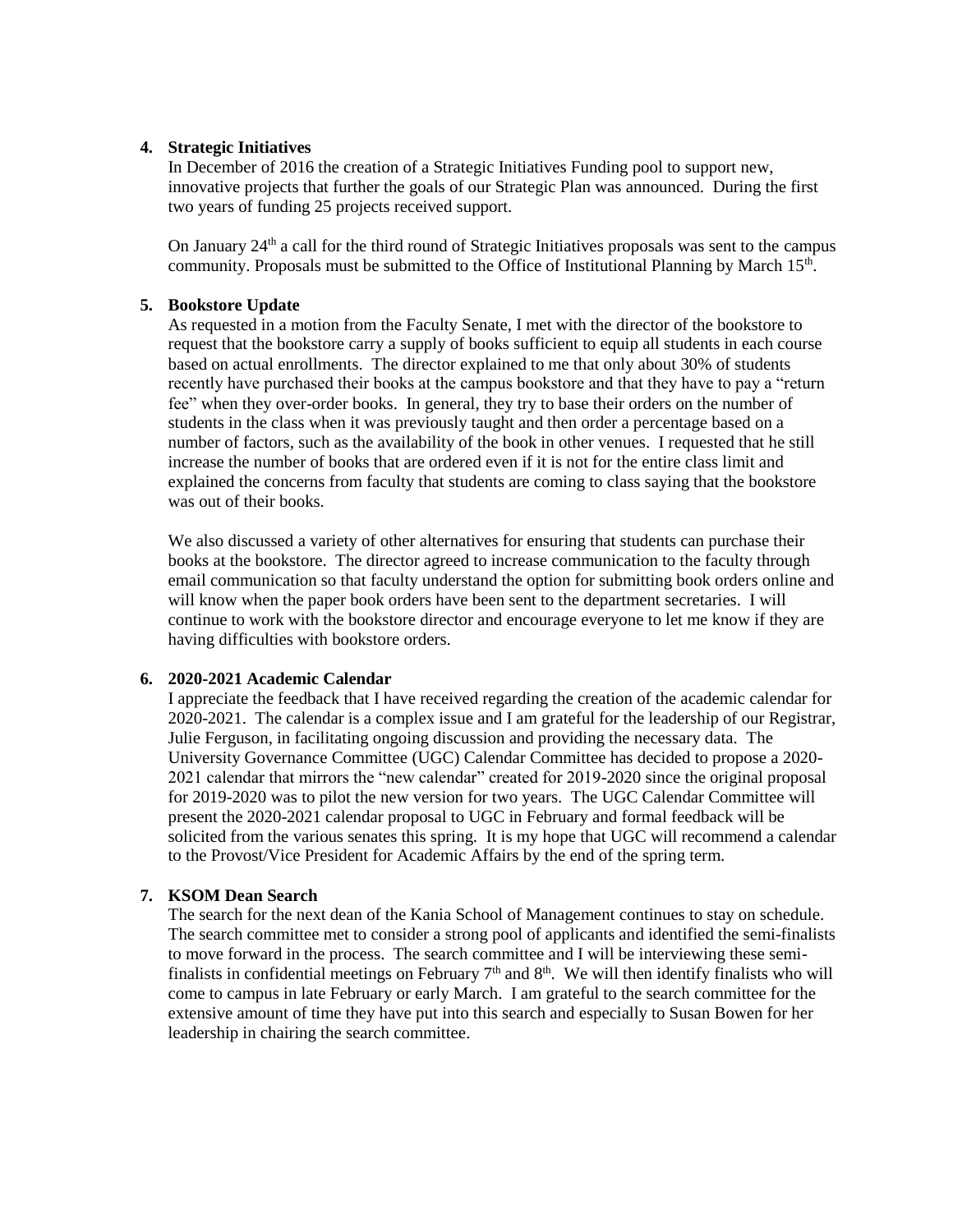## **8. Faculty Search**

Faculty searches continue into the spring semester. To date we have hired or sent contracts to thirteen candidates. Please join me in welcoming three new faculty that started this spring.

| Ian O'Hara          | <b>Assistant Professor</b> | Library        |
|---------------------|----------------------------|----------------|
| <b>Tracy Murray</b> | <b>Faculty Specialist</b>  | <b>Nursing</b> |
| Richard O'Hara      | <b>Faculty Specialist</b>  | Accounting     |

## **9. Rank and Tenure**

The Board on Rank and Tenure held formal meetings on January 11, 12 and 18, 2019 to review the application of eighteen candidates. Fr. Pilarz received the recommendations from the Board on Rank and Tenure, the candidate's department, the deans and the Provost and has made his decisions. I have been meeting with the candidates to inform them of the outcomes. Candidates have 30 days to appeal their decision.

## **10. Weather delays**

Thank you to all faculty and staff for their flexibility and endurance during a particularly frigid first week of classes for the spring semester. We will continue to try to make weather delay/cancellation decisions based on the best interest and safety of our employees and students, and I know this requires significant adaptation at times. The good news is that Punxsutawney Phil did NOT see his shadow which means for certain that we are in for an early spring!

## **11. Fulbright Nominations**

Four of our five applicants have been selected as National Semi-Finalists for grants. Final decisions will be made by the countries between March 1<sup>st</sup> and June 1<sup>st</sup>.

## **12. Career Development**

Listed below is data from the Career Services First Destination Survey of the 2018 Class. Undergraduates

- 98% of the undergraduate class reported success in their career path
- We were able to collect information from 79% of the undergraduate class (n=711/898)
- The mean salary for successful undergraduates was \$51,282
- 79% reported at least 1 experiential learning opportunity

#### **Graduates**

- 99% of the graduate class reported success in their career path
- We were able to collect information from  $68\%$  of the graduate class ( $n=415/607$ )
- The mean salary for successful graduates was \$62,571

#### **13. Internships**

The Greater Scranton Chamber of Commerce, in partnership with The University of Scranton's Small Business Development Center, has launched the [Small Business Internship Fund,](https://www.scrantonchamber.com/internship/) which seeks to place the area's best and brightest students in Chamber member businesses. The fund will offer up to \$500 in matching support to eligible Chamber member businesses to provide internships to area college students who meet the program criteria.

Established by The University of Scranton Small Business Development Center (SBDC) in 2013, [the Small Business Internship Initiative](http://www.scrantonsbdc.com/internships/) offers entrepreneurs the opportunity to grow their businesses with the help of local student interns, while providing students access to experiential learning close to campus. The SBDC provides confidential guidance to help clients determine whether hosting an intern is the right option along with assistance in preparing internship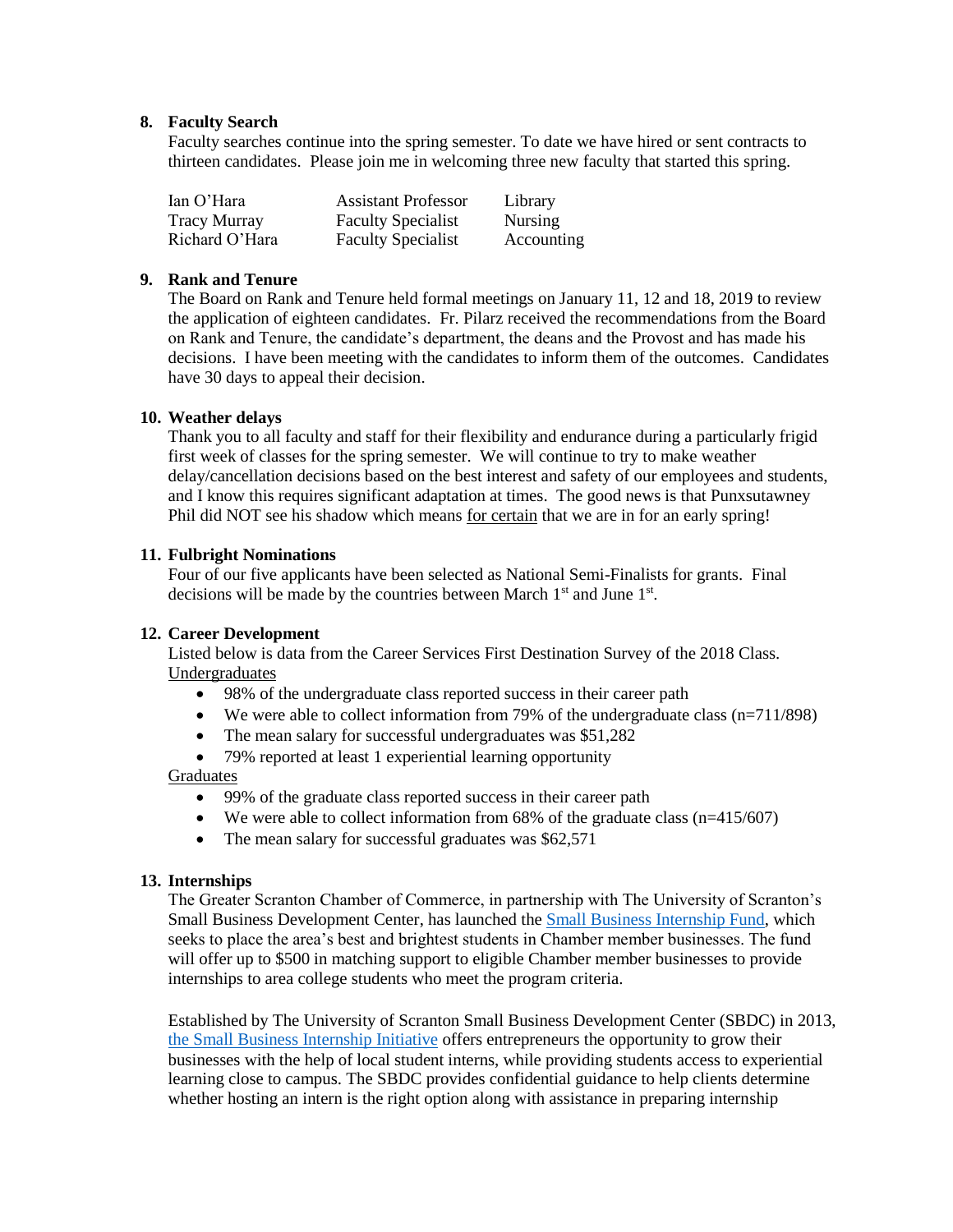descriptions, guidance with conducting interviews and supervisory skills, and more. Internship opportunities are shared with Career Development partners and students at 11 regional colleges  $\&$ universities and posted on smallbusinessinternships.com.

#### **14. Faculty Development**

### *Summer Grant Proposals/Clavius Funding*

A call for proposals for Clavius and Summer Grants funding were sent to faculty on February 1<sup>st</sup>. The deadline for submission is March 1, 2019.

#### *Provost Faculty Enhancement Awards*

A request for nominations for the Provost Enhancement Awards was sent out to the deans, department chairs, and for the first time to all full-time faculty. Nominations should be sent to my office by February 28, 2019. The Provost Advisory Group will assist the Provost and Associate Provost in making the determination on the awards recipients. The awards will be presented at the Faculty Appreciation Day dinner scheduled for April 12th in the DeNaples Center's Ballroom.

## **15. Curriculum**

| 9/13/18<br>9/13/18<br>9/13/18<br>9/13/18 |
|------------------------------------------|
|                                          |
|                                          |
|                                          |
|                                          |
|                                          |
| 9/7/18                                   |
| 10/10/18                                 |
| 10/10/18                                 |
|                                          |
| 9/7/18                                   |
| 10/10/18                                 |
| 10/10/18                                 |
| 10/10/18                                 |
| 10/10/18                                 |
| 10/10/18                                 |
| 10/10/18                                 |
|                                          |

### **16. Rankings**

The University of Scranton ranked in the top 10% of colleges in America for "overall quality" in a 2019 ranking by College Factual. Scranton ranked No. 161 in the national ranking of 1,779 schools. College Factual also ranked Scranton in the top 10 percent in the nation in its ranking of "Best Religiously Affiliated" schools, placing Scranton at No. 16 in a list of 185 schools.

Our MAcc Program has been ranked #1 in the nation by *Best Colleges* for the third consecutive year. Congratulations and thank you to faculty in this department for its tremendous success.

In other postings on the College Factual website, several Scranton programs ranked in the top 15 percent in the nation, including criminal justice, nursing, accounting, business administration, marketing and international business.